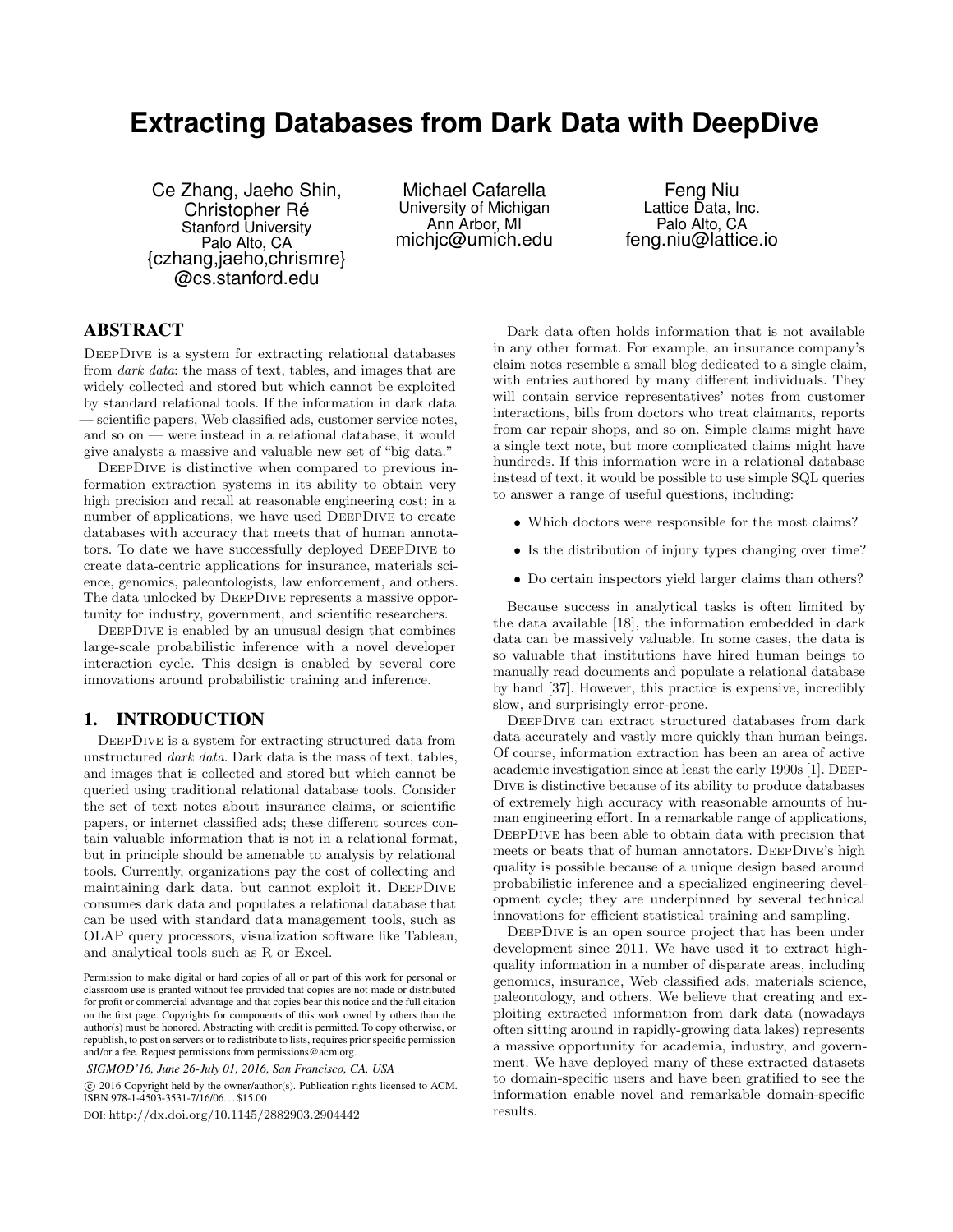

Figure 1: The typical DEEPDIVE user interaction cycle. A knowledge engineer runs DeepDive to obtain an output, evaluates its quality, then adjusts the input rules and runs DeepDive again.

In this paper we will discuss the core elements of the DEEPDIVE software architecture, as well as a number of applications driven by DeepDive, drawn from both academic and industrial settings. Many of the algorithms and technical components behind DeepDive have been documented previously; this paper is the first to offer a comprehensive look at the software that ties the technical elements into a coherent whole. Although DeepDive is designed to handle multiple media types, we will primarily focus on text.

In this paper we discuss:

- Design goals for DEEPDIVE (Section 2)
- DeepDive's software architecture (Section 3)
- A brief overview of the technical components needed to implement the above architecture (Section 4)
- The DEEPDIVE development cycle (Section 5)
- An overview of DEEPDIVE-enabled applications, including insurance, materials science, and human trafficking (Section 6)

Finally, we conclude with a discussion of related and future work.

# 2. USER INTERACTION AND DESIGN CRI-TERIA

DEEPDIVE's overriding goal is to extract data with very high quality. Figure 1 shows DEEPDIVE's core inputs and outputs. The user presents DeepDive with an input document corpus and an input aspirational schema to populate with information from that corpus. For example, if the document corpus were a collection of genomics research papers, the aspirational schema might be (gene, phenotype). DEEPDIVE then emits an output aspirational table that has the given schema and uses information found in the input corpus.

The success of a single DeepDive run is determined by the quality — the precision and recall — of the output aspirational table. DeepDive obtains high quality by asking an engineer to repeatedly examine the output table, diagnose any problems, and repair problems by contributing domainspecific code. By repeatedly going through this iterative improvement cycle, a DeepDive engineer should be able to obtain extremely high accuracy data.

DEEPDIVE's success is entirely dependent on effective and rapid execution of this iterative development cycle. In this section we discuss the motivation behind this developer model, as well as the system design criteria driven by the model.

## 2.1 Iterative Development Model

We have observed that when working on an information extraction task, it is very easy to spend one's time poorly. Even well-trained computer scientists will work in an ad hoc fashion and contribute useless features, laboriously perfect features that have little impact, solve error cases that are obvious rather than common, fiddle with the statistical infrastructure, rarely know when to add more training data, and fall victim to common (though sometimes subtle) statistical errors. In short, even the best of us flail aimlessly in the face of a low precision or recall number.

This process superficially resembles that of performance debugging, an area where it is famously easy for a software engineer to spend huge amounts of time flailing, making changes that do not yield concrete results. But in contrast to extractor development, the software engineer who wants to make a slow piece of software run fast can pursue several methods that are very effective, if not always practiced.

An effective engineer knows the wisdom in Amdahl's Law, and will focus only on the slowest component. Identifying the slowest component is often counterintuitive, so she heavily instruments the code before making any changes. Finally, she knows that she should make performance improvements piecemeal, because solving one can change the overall picture of which components are now the bottleneck. By repeatedly applying this deeply-ingrained, reliable, and predictable discipline, the engineer can obtain a fast piece of software.

DEEPDIVE aims to use a similar development cycle to obtain high accuracy. The human engineer identifies the most common error in the output table. She then examines the relevant region of the raw input corpus, plus DeepDive's instrumented extraction decision. This information enables the engineer to solve the error class, rerun the system, and move onto the next error. We describe the developer experience in more detail in Section 5.

## 2.2 System Design Criteria

In order to support the above developer workflow, DEEP-Dive has three core design criteria:

- Mechanism independence Human developers improve accuracy by contributing domain information, not by changing the statistical procedure.
- Integrated processing The interrelated steps of extraction, cleaning, and integration should all be handled simultaneously.
- Debuggable decisions Any extraction error made by the system should be analyzable and tied to a root cause that can be understood and fixed by a human engineer.

#### 2.3 Mechanism Independence

In an effort to obtain either high accuracy or faster runtimes, it is commonplace for machine learning engineers to modify the core statistical procedure for a given task. Machine learning conferences focus heavily on novel methods, often justified with experiments showing improved accuracy numbers for a workload of tasks. This practice is disastrous from an engineering point of view, encouraging the developer to fiddle with the most error-prone and difficult-to-debug portion of the system. It also distracts the developer from contributing what a human is uniquely able to contribute,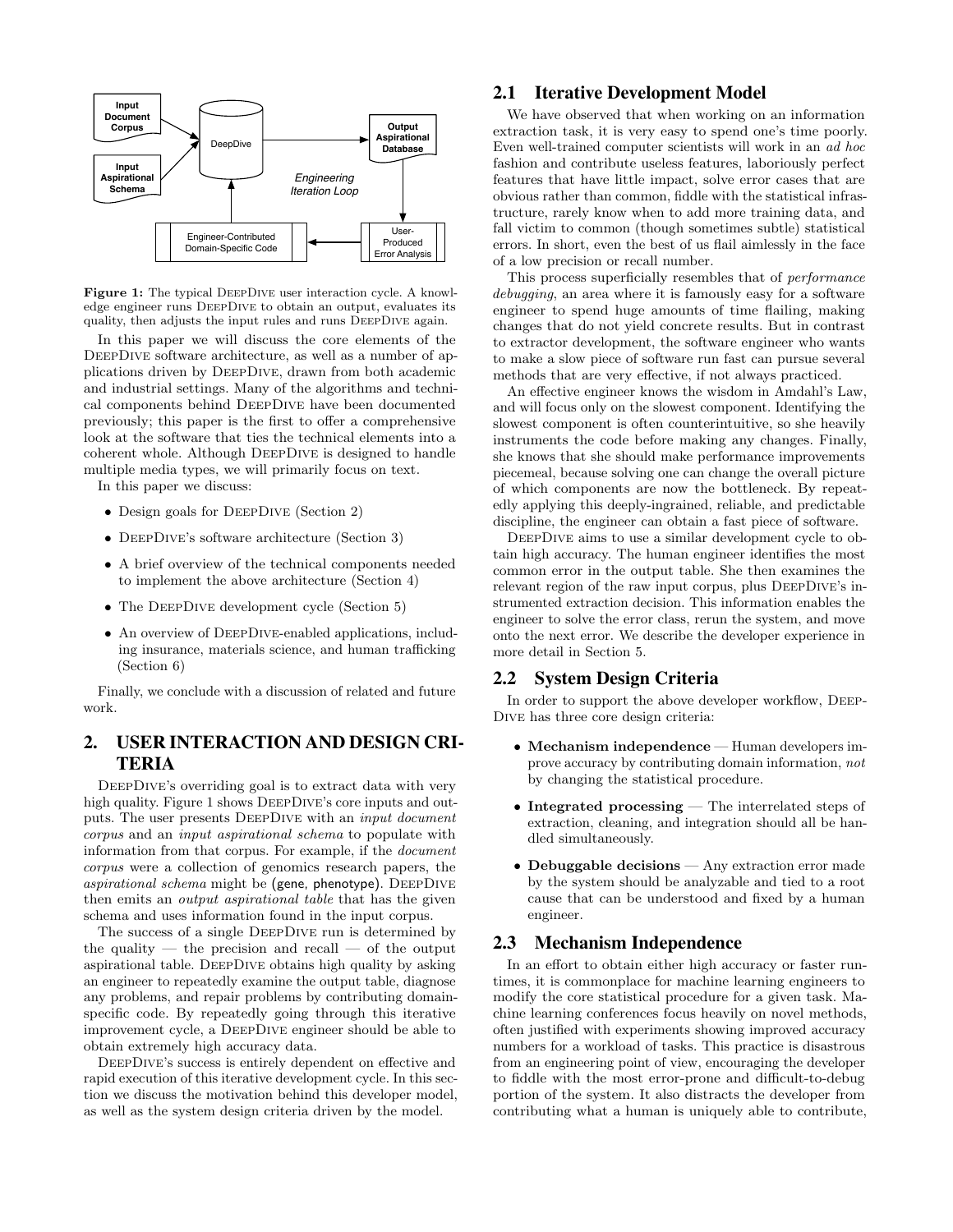and what usually solves real extraction problems: additional problem-specific domain knowledge.

Unlike machine learning toolkits such as MLib, MADLib, or SAS, DeepDive does not offer the user an elaborate suite of statistical algorithms. The training and inference procedure is not controllable by the developer. Rather, the developer uses a high-level datalog-like language called DDlog to describe the structured extraction problem. DEEPDIVE then figures out how to most efficiently perform the extraction task described by the developer.

This approach should sound very familiar to readers in the database community, which has long favored high-level languages over direct user control of the query processing mechanism. However, this design choice posed a serious technical challenge well into the 1980s, until it eventually became known how to build a query processing system that could obtain acceptable performance. DeepDive faced a similar technical challenge: a system for probabilistic inference that is efficient enough that users can generally rely on it. Addressing this challenge was a key hurdle in building DeepDive (though DeepDive is not the only possible way to use these efficient training and inference techniques). We describe it in more detail in Section 4.

## 2.4 Integrated Processing

DEEPDIVE handles in a single platform several processing steps that in the past have been treated as distinct: extraction, integration, and cleaning. This approach may seem unwisely ambitious, since each individual step has been the focus of dedicated software products. But in contrast to the past siloed processing model, we believe that integrated processing is crucial for supporting the developer workflow above. The key is that integrated processing allows the developer to solve extraction problems where they are easiest to solve.

Consider when the DeepDive developer wants to create a book catalog out of book review web pages, using a siloed system of two steps: extraction, followed by integration with a partial catalog. Imagine the target schema is (bookTitle, author, uniqueId, price) and the extractor has a very high precision of 98%. The remaining 2% of emitted tuples are not books, but are movies that were incorrectly extracted, due to a mistake made by the extractor's NLP parser. The downstream integration module fails to integrate some of the correct extractions (because they are novel) and all of the incorrect ones (because the existing database does not contain movies).

In a siloed system, the extractor will appear to be providing incorrect data to the integrator, which of course will fail. The team responsible for the integration system will naturally ask the extractor team to fix the problem, with the reasoning that no system can integrate incorrect  $data<sup>1</sup>$ . Unfortunately, NLP parsing problems are likely extremely difficult for the extraction team to repair, forcing them to either devote huge technical resources to solving the problem, or devote human resources to manually reviewing the extractor's output.

It would be vastly simpler for the integration team to simply filter out extracted tuples that contain movie titles (for which there are free and high-quality downloadable databases). However, this easy fix will not be apparent in the siloed system; it is only apparent to an engineer responsible for integrated end-to-end data quality.

It may seem artificial to say that the siloed "extractor" cannot use dictionaries; we entirely agree. Using separate software components for each stage — written and maintained by separate teams — will inevitably lead to these artificial distinctions, which will lead to poor engineering decisions. In an integrated system, the developer simply asks whether the final data product is good enough; if the answer is no, the developer picks the most convenient place to fix the most important problem.

There may also be a further statistical advantage in incorporating multiple sources of information during the joint inference task.

#### 2.5 Debuggable Decisions

Our final design goal is that DeepDive should enable debuggable decisions. When the developer has identified an extraction error, she must be able to examine what incorrect decision DeepDive made, and diagnose why it happened. Satisfying this goal has three practical impacts on the system:

- DeepDive uses human-understandable features that are implemented in traditional Python code, not the opaque features yielded by deep learning systems. In Section 5 we describe how to use this approach and still obtain some of the feature induction advantages associated with deep learning.
- All weighted decisions are described using calibrated probabilities, not scores. This allows humans to examine individual and intermediate decisions, then decide whether the intermediate decision was correct or not. Doing so is impossible unless the numerical value is human-comprehensible. This places additional requirements on our probabilistic inference mechanism.
- It retains a statistical "execution history" and can present it to the user in an easy-to-consume form. For example, our debugging tool always presents, for each feature, the number of times the feature was observed in the training data. This allows engineers to detect whether the feature has an incorrect weight due to insufficient training data.

In the following section we describe the overall DeepDive architecture, and discuss how it meets these three design criteria.

## 3. SYSTEM OVERVIEW

Figure 2 shows DeepDive's three execution phases:

1. In candidate generation, DeepDive applies a userdefined function (UDF) to each document in the input corpus to yield candidate extractions. For example, the book price extractor might emit every numerical value from each input webpage. The goal of the candidate generator is to eliminate "obviously" wrong outputs (such as non-numeric prices). The candidate generation step is thus intended to be high-recall, low-precision.

<sup>1</sup>Could the extractor team respond that 98% is "good enough"? There is no way to answer this question without an integrated end-to-end evaluation. Consider the similar problem of evaluating whether a given function in a piece of software is "fast enough." For a function considered in isolation, the question is impossible to answer. One needs to know the function's role in an overall program — the performance requirements, how often the function is called, etc.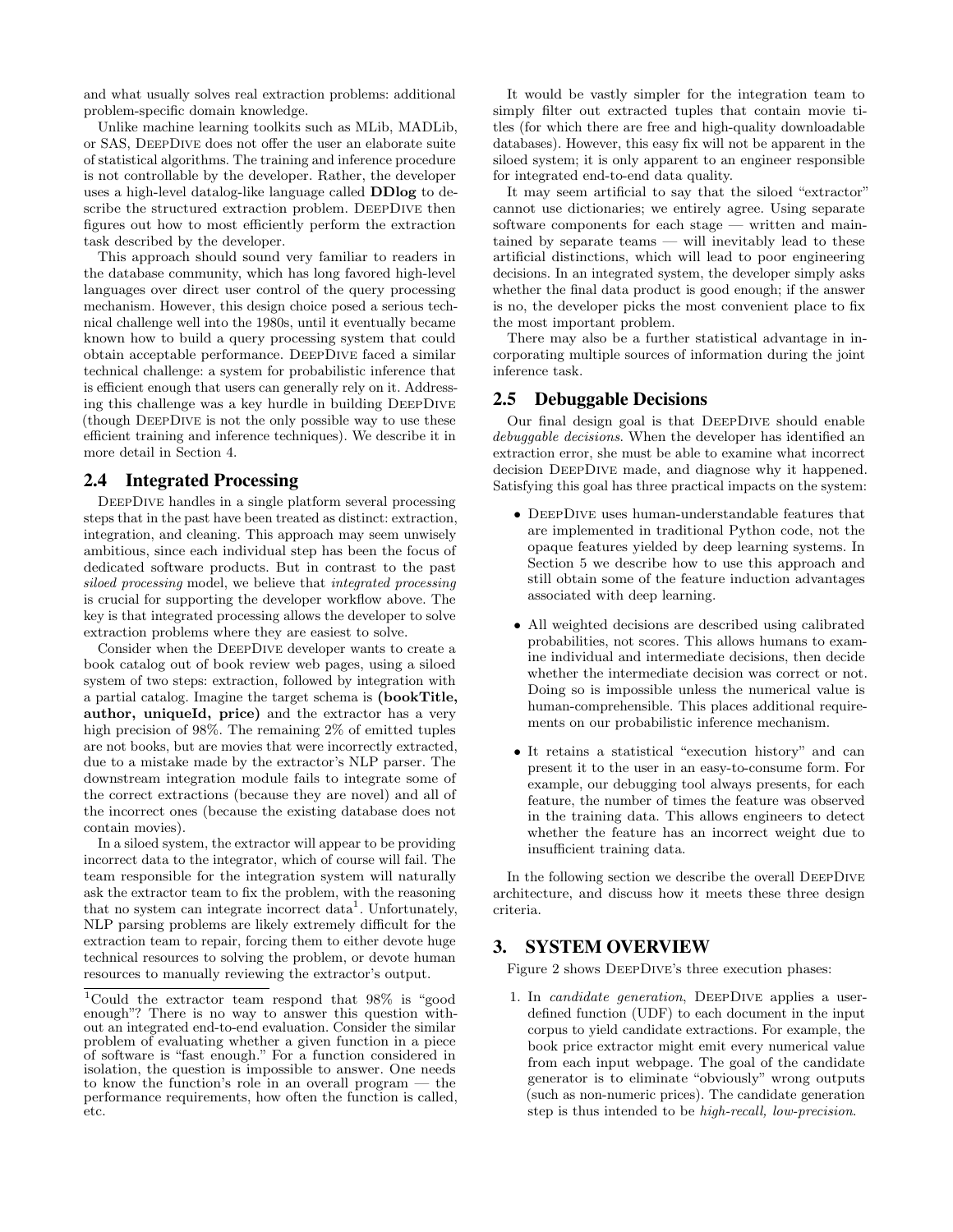

Engineering-in-the-loop Development

Figure 2: DEEPDIVE takes as input dark data — such as unstructured documents — and outputs a structured database. The runtimes here are for the TAC-KBP competition system. To improve quality, the developer adds new rules and new data with error analysis conducted on the result of the current snapshot of the system. DeepDive provides a declarative language to specify each type of different rules and data, and techniques to incrementally execute this iterative process.

The system also applies user-defined feature functions to each candidate. For example, one feature might indicate whether the candidate has a \$ symbol to its left. We believe that improving feature quality is one of the core mechanisms by which a statistical system can improve its quality [2]. Unlike some statistical frameworks in which features are largely or entirely synthetic — say, deep learning — we strongly believe that all features should be comprehensible by humans, so as to permit downstream debugging.

- 2. In supervision, DeepDive applies user-defined distant supervision rules to provide labels for some of the candidates. For example, we might know the true price for a subset of downloaded Web pages because of a previous hand-annotated database. Supervision rules do not have to label each candidate: they are intended to be low-recall, high-precision. Distant supervision rules in some cases may be more error-prone than direct human label generation, but the former allows us to fix and reexecute rules, and also to generate massively more labeled examples.
- 3. In learning and inference, we construct a graphical model that represents all of the labeled candidate extractions, train weights, then infer a correct probability for each candidate. At the end of this stage, we apply a threshold to each inferred probability and thereby obtain the extractions that will be placed in the output database.

Every time the developer makes a pass through the Figure 1 iteration loop — that is, each time she changes a candidate generation UDF, a feature UDF, or the distant supervision rules — we rerun DeepDive to obtain a new output table. The user can also specify many smaller-bore task-specific details: where to find input data, the schema of the output, how to incorporate information about multiple possible extractions, and so on. The user provides this information using DDlog.

#### 3.1 Candidate Generation and Feature Extraction

All data in DeepDive is stored in a relational database. The first phase populates the database using a set of SQL queries and user-defined functions (UDFs). By default, Deep-Dive stores all documents in the database in one sentence per row with markup produced by standard NLP pre-processing tools, including HTML stripping, part-of-speech tagging, and linguistic parsing. After this loading step, DeepDive executes two types of queries: (1) candidate mappings, which are SQL queries that produce possible mentions, entities, and relations, and (2) feature extractors that associate features to candidates.

EXAMPLE 3.1. Candidate mappings are usually simple. Here, we create a relation mention for every pair of candidate persons in the same sentence (s):

 $(R1)$  MarriedCandidate $(m1, m2)$ :- $PersonCandidate(s, m1), PersonCandidate(s, m2).$ 

Candidate mappings are simply SQL queries with UDFs that look like low-precision but high-recall ETL scripts. Such rules must be high recall: if the union of candidate mappings misses a fact, DeepDive will never extract it.

We also need to extract features. Here we extend classical Markov Logic in two ways: (1) user-defined functions and (2) weight tying, which we illustrate by example.

EXAMPLE 3.2. Suppose that  $UDF$  phrase $(m1, m2, sent)$ returns the phrase between two mentions in the sentence, e.g., "and his wife" in the above example. The phrase between two mentions may indicate whether two people are married. We would write this as:

(FE1) MarriedMentions $(m1, m2)$ :- $MarriedC and *idate*(m1, m2), *Mention(s, m1)*,$  $M$ ention $(s, m2)$ , Sentence $(s, sent)$  $weight = \text{phrase}(m1, m2, sent).$ 

One can think about this like a classifier: This rule says that whether the text indicates that the mentions m1 and m2 are married is influenced by the phrase between those mention pairs. The system will infer based on training data its confidence (by estimating the weight) that two mentions are indeed indicated to be married.

Technically, phrase returns an identifier that determines which weights should be used for a given relation mention in a sentence. If phrase returns the same result for two relation mentions, they receive the *same* weight. In general, phrase could be an arbitrary UDF that operates in a per-tuple fashion. This allows DeepDive to support common examples of features such as "bag-of-words" to context-aware NLP features to highly domain-specific dictionaries and ontologies. In addition to specifying sets of classifiers, DeepDive inherits Markov Logic's ability to specify rich correlations between entities via weighted rules. Such rules are particularly helpful for data cleaning and data integration.

#### 3.2 Supervision

Just as in Markov Logic, DeepDive can use training data or evidence about any relation; in particular, each user relation is associated with an evidence relation with the same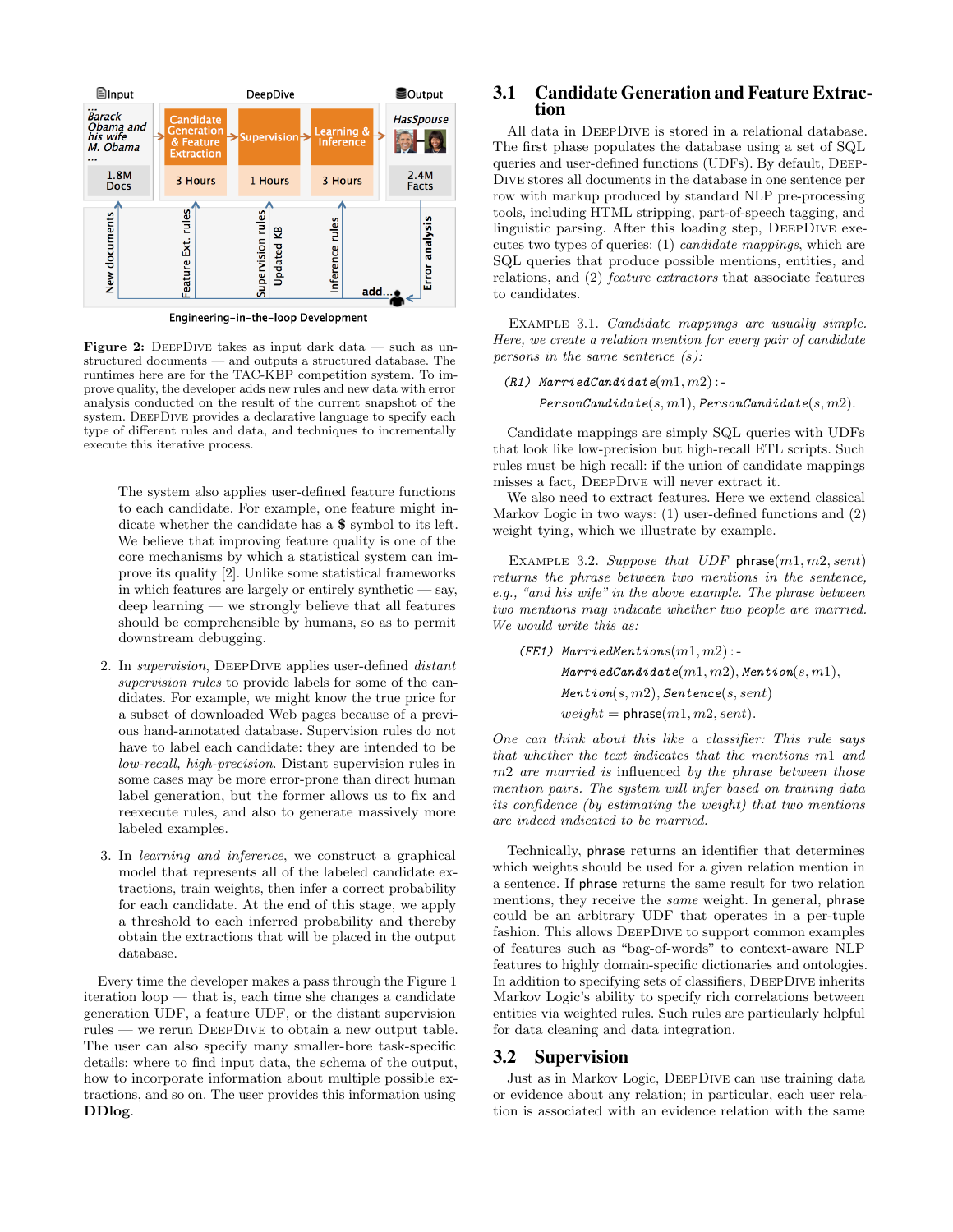| (1a) Unstructured Information                        | (2) User Schema                                                                               |                                  |                              |                                    | (3a) Candidate Generation and Feature Extraction                     |  |
|------------------------------------------------------|-----------------------------------------------------------------------------------------------|----------------------------------|------------------------------|------------------------------------|----------------------------------------------------------------------|--|
| B. Obama and Michelle<br>were married Oct. 3, 1992.  | Sentence (documents)                                                                          |                                  | <b>PersonCandidate</b>       |                                    | $(R1)$ Married Candidate $(m1,m2)$ :-                                |  |
|                                                      | SID                                                                                           | Content                          |                              | <b>MID</b>                         | PersonCandidate(s,m1), PersonCandidate(s,m2).                        |  |
|                                                      | S <sub>1</sub><br>B. Obama and Michelle<br>Jbama anu wiki 3,<br>were married Oct. 3,<br>1992. |                                  | S <sub>1</sub>               | M <sub>2</sub>                     |                                                                      |  |
| Malia and Sasha Obama<br>attended the state dinner   |                                                                                               |                                  | <b>Mentions</b>              |                                    | $(FE1)$ MarriedMentions(m1.m2) :-                                    |  |
|                                                      | Married                                                                                       |                                  | <b>SID</b>                   | <b>MID</b>                         | MarriedCandidate(m1,m2), Mentions(s,m1),                             |  |
| (1b) Structured Information                          | EID <sub>1</sub>                                                                              | EID <sub>2</sub>                 | S <sub>1</sub>               | M <sub>2</sub>                     | Mentions(s,m2), Sentence(s, sent)                                    |  |
|                                                      | Barack<br>Obama                                                                               | Michelle<br>Obama                | <b>EL</b>                    |                                    | $weight = phrase(m1, m2, sent).$                                     |  |
| HasSpouse Freebase<br>Person <sub>2</sub><br>Person1 | <b>MarriedMentions Ev</b>                                                                     |                                  | <b>MID</b><br>M <sub>2</sub> | <b>EID</b><br>Michelle Obama       | (3b) Supervision Rules                                               |  |
| Barack <b>Michelle</b><br>. Obama<br>Obama           | MID1                                                                                          | <b>VALUE</b><br>MID <sub>2</sub> |                              | <b>MarriedCandidate</b>            | $(S1)$ MarriedMentions Ev(m1,m2,true) :-                             |  |
|                                                      | M <sub>1</sub>                                                                                | M <sub>2</sub><br>true           | MID1<br>M <sub>1</sub>       | MID <sub>2</sub><br>M <sub>2</sub> | MarriedCandidate(m1,m2), EL(m1,e1), EL(m2,e2),<br>$Married(e1,e2)$ . |  |

Figure 3: An example DEEPDIVE deployment.

schema and an additional field that indicates whether the entry is true or false. Continuing our example, the evidence relation  $MarriedMentions$  Ev could contain mention pairs with positive and negative labels. As a rule, we use distant supervision to obtain labels rather than manual efforts.

EXAMPLE 3.3. Distant supervision  $[20, 33]$  is a popular technique to create evidence in information extraction systems. The idea is to use an incomplete database of married entity pairs to heuristically *label (as True evidence)* all relation mentions that link to a pair of married entities:

## (S1) MarriedMentions\_Ev $(m1, m2, true)$ :-MarriedCandidates $(m1, m2)$ , EL $(m1, e1)$ ,  $EL(m2, e2),$  Married $(e1, e2)$ .

Here, Married is an (incomplete) list of married real-world persons that we wish to extend. The relation EL is for "entity linking" that maps mentions to their candidate entities. At first blush, this rule seems incorrect. However, it generates noisy, imperfect examples of sentences that indicate two people are married. Machine learning techniques are able to exploit redundancy to cope with the noise and learn the relevant phrases (e.g., "and his wife"). Negative examples are generated by relations that are largely disjoint (e.g., siblings). Similar to DIPRE [6] and Hearst patterns [19], distant supervision exploits the "duality"[6] between patterns and relation instances; furthermore, it allows us to integrate this idea into DeepDive's unified probabilistic framework.

#### 3.3 Learning and Inference

In the learning and inference phase, DeepDive generates a factor graph, similar to Markov Logic, and uses techniques from Tuffy [36]. The inference and learning are done using standard techniques (Gibbs Sampling) that we describe below after introducing the formal semantics.

As in Figure 4, DeepDive explicitly constructs a factor graph for inference and learning using a set of SQL queries. Recall that a factor graph is a triple  $(V, F, \hat{w})$  in which V is a set of nodes that correspond to Boolean random variables, F is a set of hyperedges (for  $f \in F$ ,  $f \subseteq V$ ), and  $\hat{w}: F \times \{0,1\}^V \to \mathbb{R}$  is a weight function. In DEEPDIVE, each variable corresponds to one tuple in the database, and each hyperedge  $f$  corresponds to the set of groundings for a rule  $\gamma$ . In DEEPDIVE, V and F are explicitly created using a set of SQL queries. These data structures are then passed to the



Figure 4: Schematic illustration of grounding. Each tuple corresponds to a Boolean random variable and node in the factor graph. We create one factor for every set of groundings.

sampler, which runs outside the database, to estimate the marginal probability of each node or tuple in the database. (In principle there could be some data movement advantages to running the sampler inside the core database system, but probably not enough to warrant the additional code complexity.) Each tuple is then reloaded into the database with its marginal probability.

Example 3.4. Take the database instances and rules in Figure  $4$  as an example, each tuple in relation  $R$ ,  $S$ , and  $Q$ is a random variable, and V contains all random variables. The inference rules  $F1$  and  $F2$  ground factors with the same name in the factor graph as illustrated in Figure 4. Both F1 and F2 are implemented as SQL in DEEPDIVE.

To define the semantics, we first define the concept of possible world: a possible world is a function that assigns each variable a truth value. Let  $\mathcal I$  be the set of all possible worlds, for each factor  $f$  and a possible world  $I$ , we use  $\hat{w}(f, I)$  as the value returned by factor f for possible world *I*. We then define  $\hat{W}(F, I) = \sum_{f \in F} \hat{w}(f, I)$ , and then the probability of a possible world is the following function:

$$
\Pr[I] = Z^{-1} \exp\left\{\hat{W}(F,I)\right\} \text{ where } Z = \sum_{I \in J} \exp\left\{\hat{W}(F,I)\right\}
$$

The main task that DeepDive conducts on factor graphs is statistical inference, i.e., for a given node, what is the marginal probability that this node takes the value 1? This marginal probability is defined as follows. Given a variable  $v$ , let  $\mathcal{I}_+$  be the set of all possible worlds in which v is assigned to true, the marginal probability of v is  $\sum_{I \in \mathcal{I}_+} \Pr[I].$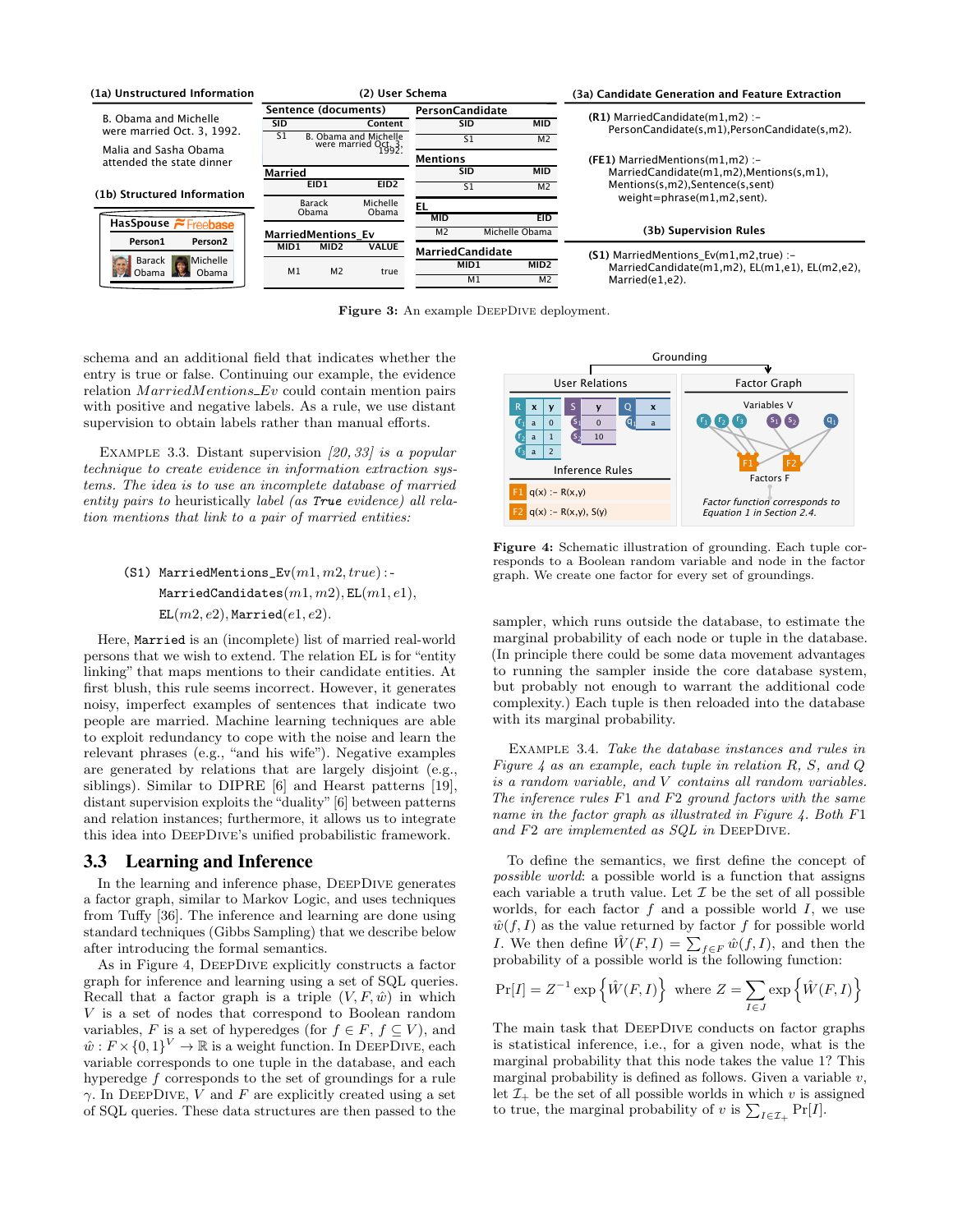# 3.4 Execution

DEEPDIVE runs the above three phases in sequence, and at the end of the learning and inference, it obtains a marginal probability p for each candidate fact. To produce the output database, DeepDive applies a user-chosen threshold, e.g.,  $p > 0.95$ . For some applications that favor extremely high recall at the expense of precision, it may be appropriate to lower this threshold.

Typically, the developer will need to perform an error analysis and repeat the development cycle. Error analysis is the process of understanding the most common mistakes (incorrect extractions, too-specific features, candidate mistakes, etc.) and deciding how to correct them [40]. To facilitate error analysis, users write standard SQL queries or use the Mindtagger tool [45]. We will describe these methods in more detail in Section 5.

#### 4. SYSTEM INFRASTRUCTURE

DeepDive relies on two novel technological components for incremental grounding as well as statistical inference and learning.

## 4.1 Incremental Grounding

Grounding takes place when DeepDive translates the set of relations and rules into a concrete factor graph upon which probabilistic inference is possible. Because DEEPDIVE is based on SQL, we are able to take advantage of decades of work on incremental view maintenance. The input to this phase is the same as the input to the grounding phase, a set of SQL queries and the user schema. The output of this phase is how the output of grounding changes, i.e., a set of modified variables  $\Delta V$  and their factors  $\Delta F$ . Since V and F are simply views over the database, any view maintenance techniques can be applied to incremental grounding. DeepDive uses the DRED algorithm [17] that handles both additions and deletions. Recall that in DRED, for each relation  $R_i$  in the user's schema, we create a *delta relation*,  $R_i^{\delta}$ , with the same schema as  $R_i$  and an additional column *count*. For each tuple  $t$ ,  $t$ .count represents the number of derivations of  $t$ in  $R_i$ . On an update, DEEPDIVE updates delta relations in two steps. First, for tuples in  $R_i^{\delta}$ , DEEPDIVE directly updates the corresponding counts. Second, a SQL query called a "*delta rule*" is executed which processes these counts to generate modified variables  $\Delta V$  and factors  $\Delta F$ . We found that the overhead of DRED is modest and the gains may be substantial, so DEEPDIVE always runs DRED–except on initial load.

## 4.2 Statistical Inference and Learning

The main task that DeepDive conducts on factor graphs is statistical inference, i.e., for a given node, what is the marginal probability that this node takes the value 1? Since a node takes value 1 when a tuple is in the output, this process computes the marginal probability values returned to users. In general, computing these marginal probabilities is  $\sharp$ P-hard [50]. Like many other systems, DEEPDIVE uses Gibbs sampling [43] to estimate the marginal probability of every tuple in the database.

*Efficiency and Scalability.* There are two components to scaling statistical algorithms: *statistical efficiency*, roughly how many steps an algorithm takes to converge, and hardware efficiency, how efficient each of those step is. We introduced this terminology and studied this extensively in a recent paper [55].

DimmWitted [55], the statistical inference and learning engine in DeepDive, is built upon our research of how to design a high-performance statistical inference and learning engine on a single machine [29, 41, 54, 55]. DimmWitted models Gibbs sampling as a "column-to-row access" operation: each row corresponds to one factor, each column to one variable, and the non-zero elements in the matrix correspond to edges in the factor graph. To process one variable, DimmWitted fetches one column of the matrix to get the set of factors, and other columns to get the set of variables that connect to the same factor. In standard benchmarks, DimmWitted was 3.7× faster than GraphLab's implementation without any application-specific optimization. Compared with traditional work, the main novelty of DimmWitted is that it considers both hardware efficiency and statistical efficiency for executing an inference and learning task.

- Hardware Efficiency DeepDive takes into consideration the architecture of modern Non-uniform memory access (NUMA) machines. A NUMA machine usually contains multiple nodes (sockets); each socket contains multiple CPU cores. To obtain high hardware efficiency, one wants to decrease the communication across different NUMA nodes.
- Statistical Efficiency Pushing hardware efficiency to the extreme might suffer on statistical efficiency because the lack of communication between nodes might decrease the rate of convergence of a statistical inference and learning algorithm. DeepDive takes advantage of the theoretical results of model averaging [57] and our own results about lock-free execution [29, 41].

When performing extraction from a corpus of 0.3 million papers from the paleobiology literature, the factor graph contains more than 0.2 billion random variables and 0.3 billion factors. On this factor graph, DeepDive is able to run Gibbs sampling on a machine with 4 sockets (10 core per sockets), and we find that we can generate 1,000 samples for all 0.2 billion random variables in 28 minutes. This is more than 4× faster than a non-NUMA-aware implementation.

*Incremental Inference.* Due to our choice of incremental grounding, the input to DeepDive's inference phase is a factor graph along with a set of changed variables and factors. The goal is to compute the output probabilities computed by the system. Our approach is to frame the incremental maintenance problem as approximate inference. Previous work in the database community has looked at how machine learning data products change in response to both to new labels [25] and to new data [9,10]. When extracting databases from dark data, both the program and data change on each iteration. Our system can cope with both types of change simultaneously.

There are two popular classes of approximate inference techniques: sampling-based materialization (inspired by samplingbased probabilistic databases such as MCDB [22]) and variationalbased materialization (inspired by techniques for approximating graphical models [49]). We conducted an experimental

<sup>2</sup>For example, for the grounding procedure illustrated in Figure 4, the delta rule for F1 is  $q^{\delta}(x)$  :  $-R^{\delta}(x, y)$ .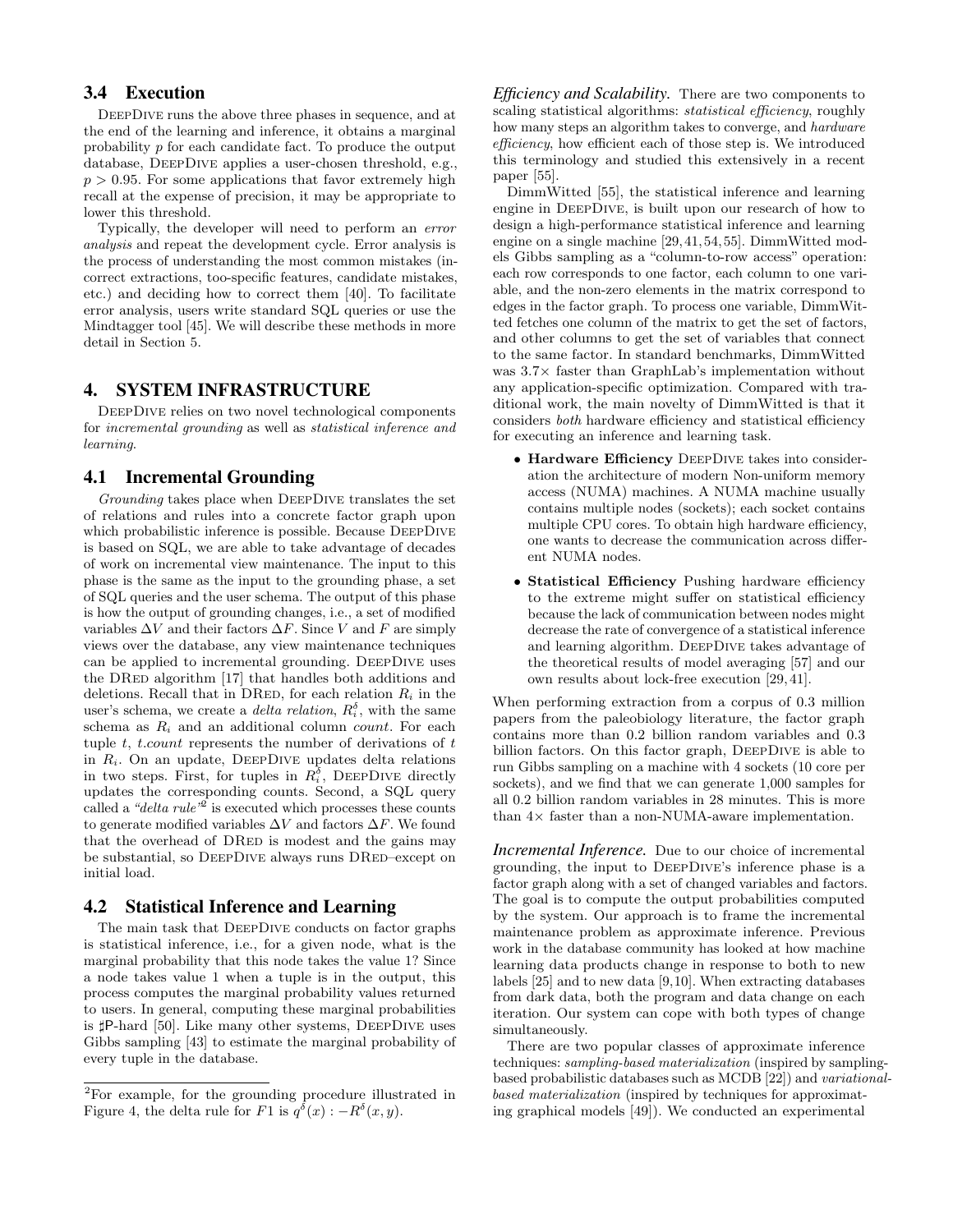evaluation of these two approaches on a diverse set of Deep-Dive programs. We found these two approaches are sensitive to changes in the size of the factor graph, the sparsity of correlations, and the anticipated number of future changes. The performance varies by up to two orders of magnitude in different points of the space. To automatically choose the materialization strategy, we use a simple rule-based optimizer.

# 5. DEVELOPING AND DEBUGGING

The main claim for DeepDive is that it enables data quality that is much higher than previous or competing systems. But so far we have covered mainly how to match our three design criteria of mechanism independence, integrated processing, and debuggable decisions. DeepDive meets these criteria by framing extraction as a single integrated probabilistic inference task, along with infrastructure that can perform fast and accurate probabilistic inference without any one-off hacking of the inference procedure, plus some code that generates log-like data about DeepDive's decisions.

In this section we describe how these advantages translate into DeepDive's reliably high-quality output.

## 5.1 Improvement Iteration Loop

DEEPDIVE reaches high accuracy by enabling an efficient improvement iteration loop. The basic steps in this loop are described in Figure 1. As mentioned in Section 2, this developer loop is inspired by engineering behavior in traditional performance debugging settings: the engineer repeatedly runs the system, carefully diagnoses problems, and makes minimal modifications to address only the diagnosed problems. Performing this cycle is not easy — new students require lots of training in order to do it — but can be done reliably and repeatedly. Put another way, a good software engineering team can reliably obtain better performance by applying systematic effort to the problem.

In contrast, most machine learning-driven efforts in our experience do not exhibit either reliable accuracy improvement over time or systematic practice by engineers. Instead, the accuracy improvement over time is often fitful and unreliable. The engineering practice is often characterized by tinkering with the core statistical machinery and opaque "rules of thumb" that often lead to wasted or low-productivity effort.

We have devoted substantial time to evolving a systematic engineering practice that yields reliable improvements to extraction quality over time. Below we describe how the engineer identifies and remedies accuracy errors, plus some dead ends and common failure modes we have observed while building DeepDive.

## 5.2 Fixing Failure

Rapidly identifying and repairing accuracy errors is the core mechanism by which DeepDive obtains high accuracy. The first step in this process is when an engineer produces an error analysis. This is a strongly stylized document that helps the engineer determine:

- The true precision and recall of the extractor
- An enumeration of observed extractor failure modes, along with error counts for each failure mode. For example, a flawed extractor for medical doctors might incorrectly yield city names because they appear after the term Dr.



Figure 5: Example plots emitted by DEEPDIVE after training. From left-to-right: a probability calibration plot, a histogram of the different emitted probabilities for the test set, and a histogram of different emitted probabilities for the training set.

• For the top-ranked failure modes, the underlying reason DeepDive made a mistake.

The error analysis document plays a role similar to the software engineer's performance instrumentation tool. Unfortunately, unlike most performance tools, producing the error analysis cannot be wholly automated. It requires a human being to:

- 1. Manually mark a sample of emitted extractions usually roughly  $100$  — as correct or incorrect. This sample will be used to compute DEEPDIVE's *precision*.
- 2. Manually mark a sample of correct answers from the documents — usually roughly 100 — as correctly or incorrectly-extracted. This sample will be used to compute DeepDive's recall.
- 3. Place each extraction failure into one of several "failure mode buckets." These buckets are not hard-coded in advance, and are not strictly defined; they are more akin to semantic tags applied by the engineer to errors that seem similar. Examples include bad doctor name from addresses, or bad gene name from capitalized title, or missed price extraction when preceded by Euro symbol.

Producing the error analysis requires human annotation and can be time-consuming. (Though note that the person producing the above document can be someone other than the core DeepDive engineer, and in the case of highly-technical input corpora, the primary DeepDive engineer might not be qualified to produce it.)

The error analysis document also includes information the user does not have to generate manually: commodity statistics that describe the inputs and outputs, checksums of all data products and code, and summaries of features, including their learned weights and observed counts. It also has a version checksum and references to GitHub versions that contain the relevant feature functions and distant supervision code.

After producing the error analysis, the engineer sorts the failure mode buckets in descending order of frequency. She always tries to address the largest bucket first. Bugs usually fall into one of three categories:

- 1. The candidate generator failed to identify the extraction, or through a preprocessing error emitted a nonsense candidate (perhaps due to a bad character in the input, or an OCR failure in the case of hand-written forms) . This is easily checked by testing whether the correct answer was contained in the set of candidates evaluated probabilistically.
- 2. There is not a feature function that can successfully distinguish the right answer. The engineer checks for this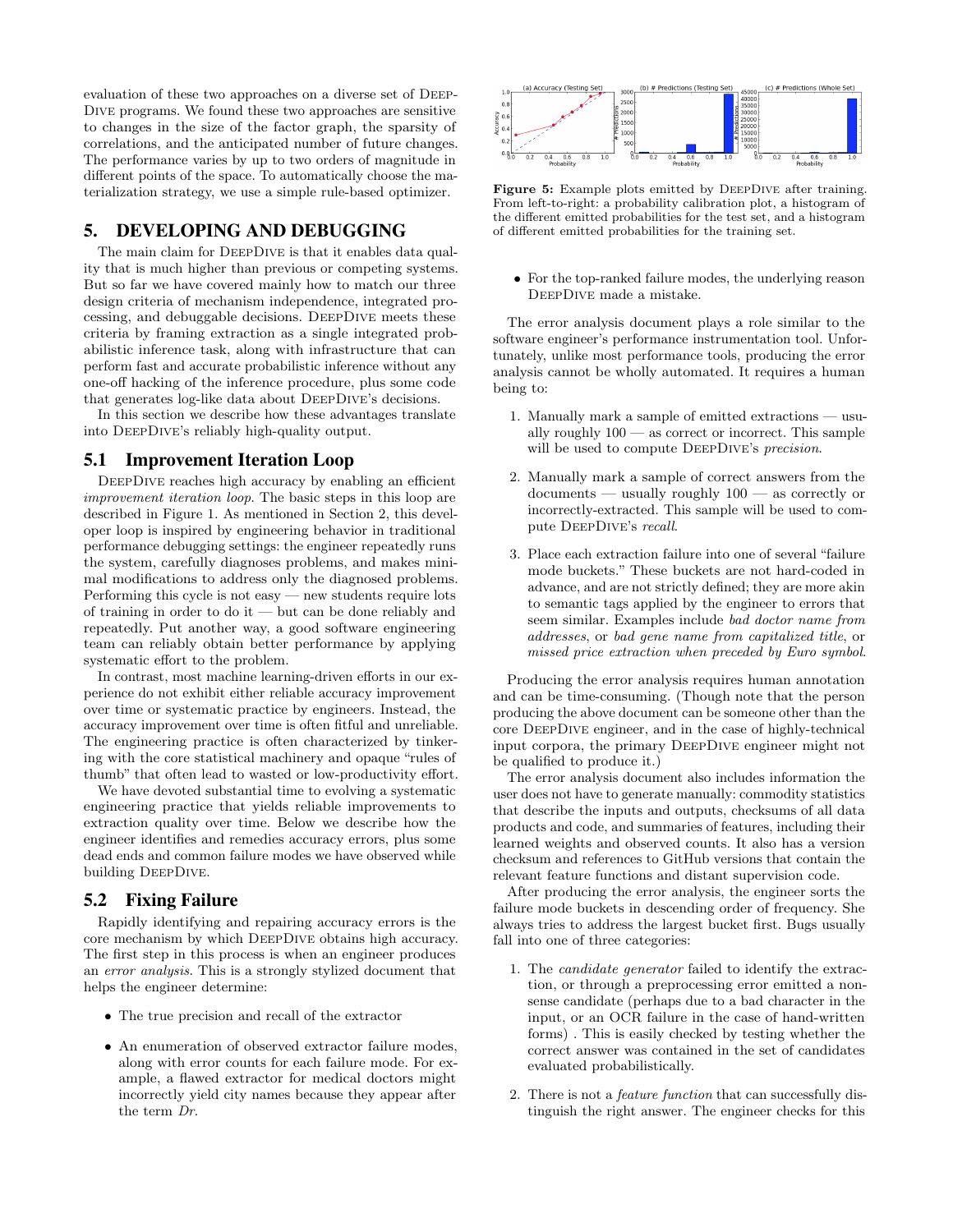failure by examining each incorrect example in the current bucket, and asking whether the observed features would be sufficient for a human being to distinguish a correct from incorrect answer.

For example, if the doctor extractor has just a single feature — is 'Dr' to the left of the candidate? — then clearly there is not sufficient feature information for DEEPDIVE to emit the correct result, and the engineer should add a new feature function.

3. If there is sufficient feature information, but DeepDive still yielded an incorrect result, then the learned feature weights are likely incorrect, most often due to insufficient distant supervision rules. This can easily happen when the distant supervision rules provide few or no labels for certain feature values.

For example, if the extractor has two features — is 'Dr' to the left of the candidate? and is the candidate inside an address? — then the distant supervision rules must provide labels for candidates that exhibit both features. If the distant supervision rules instead just happen to label non-address examples, then DeepDive will not have enough evidence to correctly compute the relative weights of these features. The engineer should add a new distant supervision rule to cover this case.

That is all. The DeepDive engineer repeatedly creates the error analysis, then diagnoses the reason behind the most important errors. Do this enough times, and DeepDive can rapidly obtain extremely high data quality.

In addition, after each training run, DeepDive emits the diagrams shown in Figure 5. This data helps the engineer understand the system's probabilistic output without having to understand the statistical algorithm. The leftmost diagram is a calibration plot that shows whether DeepDive's emitted probabilities are accurate; e.g., for all of the items assessed a 20% probability, are 20% of them actually correct extractions? In the case shown here, the actual red line does not reflect the ideal dotted blue line, suggesting DeepDive lacks sufficient feature evidence to compute entirely correct probabilities. The center and right diagrams show a histogram of predictions in various probability buckets for the test and training sets, respectively. Ideal prediction histograms are U-shaped, with the vast majority of items receiving a probability of either 0% or close to 100%. The center (test set) histogram here is worrisome, suggesting that for many test cases, DeepDive does not have enough evidence to push its belief either to zero or 1.

#### 5.3 Design Choices

Making the engineer as productive as possible has been a driving force in the last few years of DeepDive development. We have made a number of nonobvious design choices and pulled back from a few interesting dead ends.

**Human-understandable features only**  $-$  All of the features that DeepDive uses are easily human-understandable. This decision stands in sharp contrast to recent deep learning trends that deemphasize manual feature engineering in favor of manually-designed networks and training procedures that can yield effective but opaque features.

Note that human comprehensibility is core to the debugging loop described above. In our view, the human engineer must be able to determine whether an observed mistake was

due to a lack of effective features or due to some other source of failure; that determination is impossible if the feature set is not comprehensible.

In the past year we have introduced a feature library system that automatically proposes a massive number of features that plausibly work across many domains, and then uses statistical regularization to throw away all but the most effective features. This method gives a bit of the feel of deep learning, in that some features come "for free" with no explicit engineer involvement. However, the hypothesized features are designed to always be human-understandable; we describe the space of all possible features using code-like "feature templates" instead of the opaque network designs common in deep learning.

Distant supervision — Our standard development loop never calls upon anyone to manually label training data examples. The only explicit human labels come during the error analysis phase, after the system has already been trained. This decision stands in contrast to most previous supervised trained systems, which rely on huge numbers of manuallylabeled examples.

We use distant supervision for three reasons. First, it is far less burdensome than manual labeling and thus enables rapid execution of the improvement iteration cycle. Second, we have found in other work that the massive number of labels enabled by distant supervision rules may simply be more effective than the smaller number of labels that come from manual processes, even in the face of possibly-higher error rates [53]. Third, distant supervision rules can be revised, debugged, and cheaply reexecuted; in contrast, a flaw in the human labeling process can only be fixed by expensively redoing all of the work.

Few deterministic rules  $-$  This point is best described as an engineering failure mode we now actively strive to avoid. When faced with an extraction task, it is often possible to rapidly obtain middling data quality by writing a simple regular expression. For example, simply extracting capitalized words after Dr. would indeed give a healthy number of correct doctor extractions. This approach can be extremely appealing from an engineering perspective, as it is quick to write and relies entirely on well-understood software libraries instead of probabilistic machinery that may seem novel or surprising.

However, this approach is also a dead end for all but the most trivial extraction targets. A conscientious engineer, having met with success after writing the first regular expression, will quickly address the remaining quality bugs by writing a second. In our experience, this second deterministic rule will indeed address some bugs, but will be vastly less productive than the first one. The third regular expression will be even less productive. Very quickly, the engineer will have written a depressing page full of increasingly-obscure regular expressions that are hard to debug, hard to maintain, and still do not obtain human-level quality.

We have seen this pattern in new DeepDive engineers many, many times. It has led to failure every single time but two: when extracting phone numbers and email addresses. There is a real cognitive resistance to adopting the development cycle described above; it appears to run strongly against common engineering habit, perhaps similar to the way habits for effective performance debugging can be very counterintuitive. Training new engineers in the DeepDive debugging methodology can be initially difficult, but once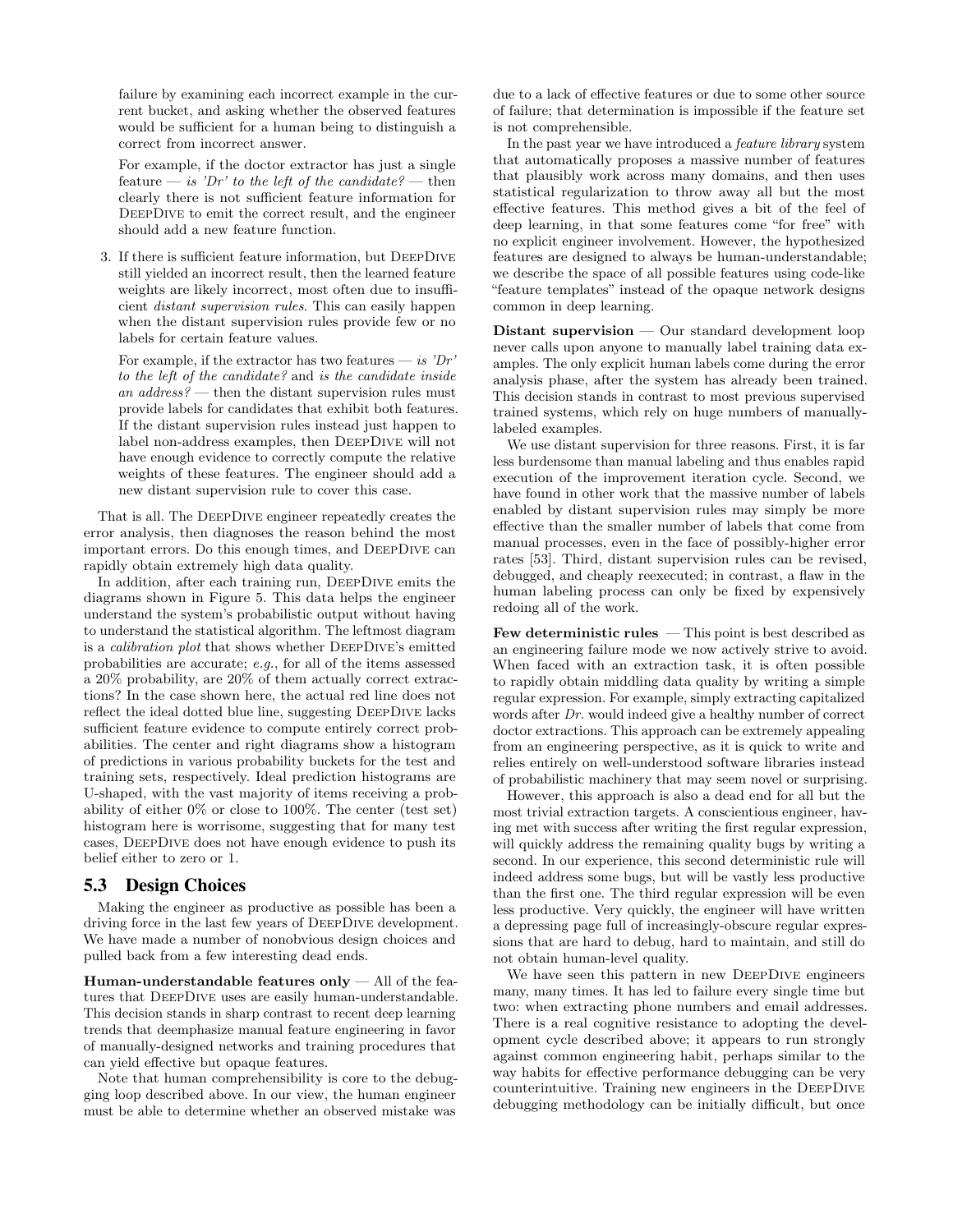these engineers are trained, they are enormously effective. Indeed, over the last several years, improvements in tools, practices, and training have enabled experienced DeepDive engineers to produce many novel and high-quality databases in 1-2 days, down from several months originally.

## 6. APPLICATIONS

We now explore several applications in detail, to give a flavor for the kinds of applications DEEPDIVE can enable.

#### 6.1 Medical Genetics

The body of literature in life sciences has been growing rapidly for years, to the extent that it has become unrealistic for scientists to perform research solely based on reading and memorization (even with the help of keyword search). As a result, there have been numerous initiatives to build structured databases from the research literature. For example, OMIM is an authoritative database of human genes and genetic disorders. It dates back to the 1960s, and so far contains about 6,000 hereditary diseases or phenotypes. Because OMIM is curated by humans, it has been growing at a rate of roughly 50 records / month for many years. In collaboration with Prof. Gill Bejerano at Stanford, we are developing DeepDive applications in the field of medical genetics. Specifically, we use DeepDive to extract mentions of genes, diseases, and phenotypes from the literature, and statistically infer their relationships.

Consider a very simple schema of regulate relationships that consists of (gene, phenotype, research-paper). This database can be crucial for treating genetic illnesses: consider a patient who arrives at the doctor with a symptom that the doctor believes is likely to be genetically-linked. The doctor takes two steps to find a possible clinical intervention: (1) she runs a test on the patient to determine which genes are atypical, (2) she checks the scientific literature to see if there is any known linkage between the patient's symptom and the atypical genes. This second step  $-$  sometimes known informally as "asking Doctor Google"— can be hugely time-consuming: the scientific literature is vast, genes and phenotypes are often known by different names, and identifying a relevant relationship between a gene and phenotype often requires reading and understanding the paper. Doctors can spend large amounts of time researching rare genetic illnesses, and if Googling does not yield immediate results, it can be difficult for the doctor to distinguish between humanity's lack of clinical knowledge on a topic vs. an especially challenging Internet browsing effort. As a result, doctors spend a large amount of time performing research instead of treating patients, and in some cases may fail to identify literature that is crucial for formulating treatment.

If the doctor had access to a high-quality version of the (gene, phenotype, research-paper) database, it would be simple and quick to look up patient information. DEEPDIVE enables the construction of this database.

#### 6.2 Pharmacogenomics

Understanding the interactions of chemicals in the body is key for drug discovery. However, the majority of this data resides in the biomedical literature and cannot be easily accessed. The Pharmacogenomics Knowledgebase is a high quality database that aims to annotate the relationships between drugs, genes, diseases, genetic variation, and pathways in the literature. With the exponential growth of the literature, manual curation requires prioritization of specific drugs or genes in order to stay up to date with current research. In collaboration with Emily Mallory and Prof. Russ Altman [30] at Stanford, we are developing DeepDive applications in the field of pharmacogenomics. Specifically, we use DeepDive to extract relations between genes, diseases, and drugs in order to predict novel pharmacological relationships.

## 6.3 Materials Science

The world of semiconductors offers a scenario similar to that of medical genetics. There is a large universe of chemical formulas from which it is possible to create semiconductors with different technical physical properties, such as *electron* field mobility. It would be useful for a semiconductor engineer to have a handbook of semiconductor materials and their properties, using which she could simply look up a desirable set of numbers for any specific application. Unfortunately, there is no such handbook — the evolving research literature itself is the best source of information on semiconductors data. As a result, engineers can spend large amounts of time rifling through the scientific literature in the search for just the right material.

In conjunction with researchers at Toshiba Corporation, we have worked since the fall of 2014 to create this database of semiconductors and their properties.

## 6.4 Fighting Human Trafficking

Human trafficking is an odious crime that uses physical, economic, or other means of coercion to obtain labor from human beings. Trafficked individuals are often used in sex work or factory work. Unfortunately, identifying human trafficking victims in the United States can often be difficult for authorities — the individuals may be kept from regular contact with friends or family, and may be unable, afraid, or too ashamed to contact law enforcement by themselves. (Trafficking patterns differ from country to country.) It would be far better if law enforcement could proactively identify and investigate possible trafficking victims.

Somewhat surprisingly, there is data online that may contain evidence of trafficking activity. Like many other forms of commerce, sex work advertising is now online; there are many websites where providers of sex services post ads containing price, location, contact information, physical characteristics, and other data. Details differ across sites, but in most cases the posts resemble Craigslist-style textual classified ads: they have very little structure, lots of extremely nonstandard English, and tend to contain the same data values. It is easy to imagine a relational schema that would capture most of the relevant data in these ads.

There is additional information available on discussion forum websites where users of sex services post information about their experiences. Again, these posts are primarily textual, but tend to contain similar information: when the encounter took place, what happened, the sex worker's details, etc. For a surprisingly large percentage of forum posts, there is enough contact information for us to identify the relevant sex worker ad. The posts are also remarkably candid, describing both the illegal activity itself as well as details about the sex worker (e.g., evidence of drug abuse or physical abuse) that would never have been found in the original advertisement.

It was initially surprising to us that forum writers are willing to be so forthcoming. There appears to be a strong social element to the forum posts, roughly similar to what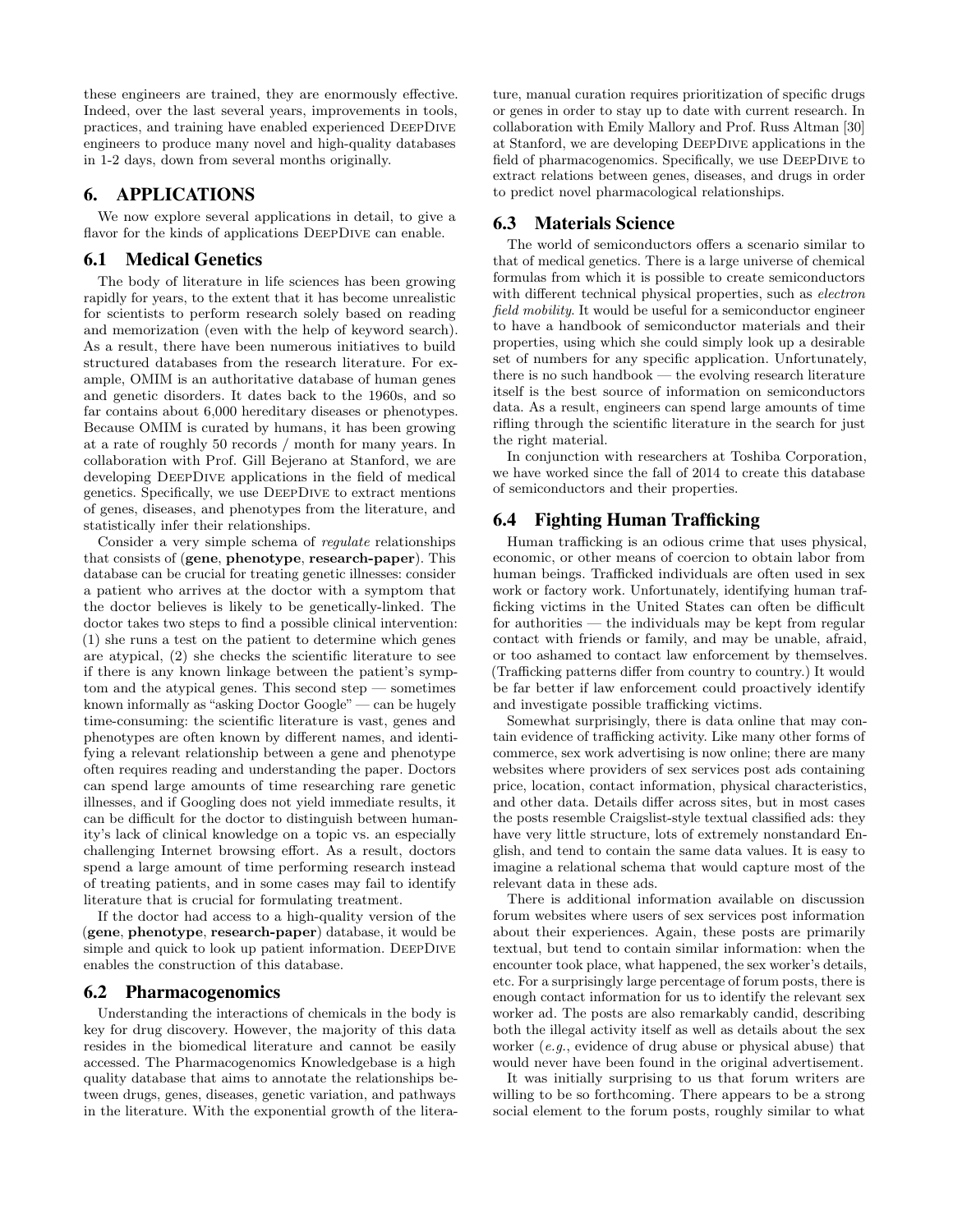can be observed in Amazon and Yelp discussion fora; domain experts in sex commerce have reported to us that this finding is not surprising to them.

We ran DEEPDIVE on approximately 45M advertisements and 0.5M forum posts, creating two distinct structured tables. We can use this data in many different ways:

- Statistics from advertisements can be used by themselves to identify trafficking warning signs. For example, a sex worker who posts from multiple cities in relatively rapid succession may be moved from place to place by traffickers in order to be kept disoriented and easy to manage. A worker who posts an unusually low price or is willing to engage in extremely risky practices may also be doing so as a trafficking victim. We have shipped extracted data for other companies to use in law enforcement products; this data has been deployed to several law enforcement agencies and has been used in at least one arrest.
- Using price data from the advertisements alone, we can compute aggregate statistics and analyses about sex commerce in the United States. We are writing a paper with economists and political scientists about the relationship between pricing in the sex economy in individual cities and the licit economies in those places.
- Using the joined advertisement and forum tables, we can use forum posters' comments about experiences to identify sex workers who may be in danger. For example, signs of drug or physical abuse on their own are worrisome on their own, and may also be evidence of possible trafficking. Engineers at Lattice Data (http://lattice.io), a startup company designed to commercialize DeepDive, have used this data to create a user-facing faceted search tool for law enforcement officers.

This work was done as part of the DARPA MEMEX project and has been covered on 60 Minutes and other news sources.

# 7. RELATED WORK

*Knowledge Base Construction (KBC).* KBC has been an area of intense study over the last decade, moving from pattern matching [19] and rule-based systems [28] to systems that use machine learning for KBC [5, 8, 13, 14, 34]. Many groups have studied how to improve the quality of specific components of KBC systems [33, 51]. DeepDive's effort to extract structured databases from dark data can be seen as an effort to ease and accelerate the KBC process. DEEP-Dive has many common features to Chen and Wang [11], Google's Knowledge Vault [13], and a forerunner of DEEP-Dive, Tuffy [36]. We focus on the incremental evaluation from feature extraction to inference.

DeepDive's model of KBC is motivated by the recent attempts of using machine learning-based technique for KBC [3, 4, 24, 38, 46, 52, 56] and the line of research that aims to improve the quality of a specific component of KBC system [7, 12, 15, 21, 26, 27, 31–33, 35, 39, 42, 47, 48, 51, 53, 54]. When designing DeepDive, we used these systems as test cases to justify the generality of our framework. In fact, we find that DeepDive is able to model thirteen of these popular KBC systems [15,23,26,27,31–33,35,39,42,51,53,54].

*Declarative Information Extraction.* The database community has proposed declarative languages for information extraction, a task with similar goals to knowledge base construction, by extending relational operations [16, 28, 44], or rule-based approaches [34]. These approaches can take advantage of classic view maintenance techniques to make the execution incremental, but they do not study how to incrementally maintain the result of statistical inference and learning, which is the focus of our work.

*Data Cleaning and Integration.* Data cleaning and integration systems have been active research topics in academia, with moderate deployment in industrial settings. Many deployed systems to date have focused on generating precise and correct integrations for traditional transaction-focused systems, such as merged human resources databases.

A newer set of software systems, such as Wrangler and Tamr, have focused on data ingest, cleaning, and integration for analytical purposes. To the best of our knowledge, these systems are focused more on ingesting diverse sources of structured data rather than free-form dark data, but the line between the two can be hazy (e.g., template-driven electronic medical records with a mixture of structured and unstructured components). More importantly, these systems are rule-driven rather than probabilistic, which we believe will lead to the higher maintenance costs and lower data quality we described in Section 5.3. We have found that probabilistic inference and an effective accompanying engineering cycle are core to DeepDive's success in obtaining reliably high quality.

# 8. CONCLUSIONS AND FUTURE WORK

We have demonstrated DEEPDIVE's ability to obtain highquality databases in many different domains. We believe there is a vast amount of future work in applying DeepDive to novel problems in the sciences, medicine, finance, and other real-world domains with huge amounts of dark data. We have been repeatedly surprised by the sheer number and variety of problems that can be addressed using DeepDive's results.

Much of the future technical work on DeepDive entails reducing the amount of developer effort needed to obtain high quality. This work can be reduced using novel developer tools, novel data-centric methods, or some combination.

For example, over time we have modified DeepDive to require less information from the user, not more. Users have fairly limited direct control over the machine learning elements of our knowledge base construction procedure, especially compared to what is possible given most standard machine learning toolkits. However, it is still possible for users to make inadvertent and hard-to-debug errors. For example, consider a user who has provided the above-listed feature, which we might call  $isGene_{f1}$ . This is an entirely reasonable piece of feature code, and is likely just one of several features the system uses when classifying an in-document string as is-gene or not.

However, now consider what happens when the user has also provided a distant supervision rule. Distant supervision rules are algorithmic methods for generating labeled data; they can be less accurate than traditional hand-labeled data examples, but when applied to a large corpus they can generate far more labeled data than is possible with hand-marking.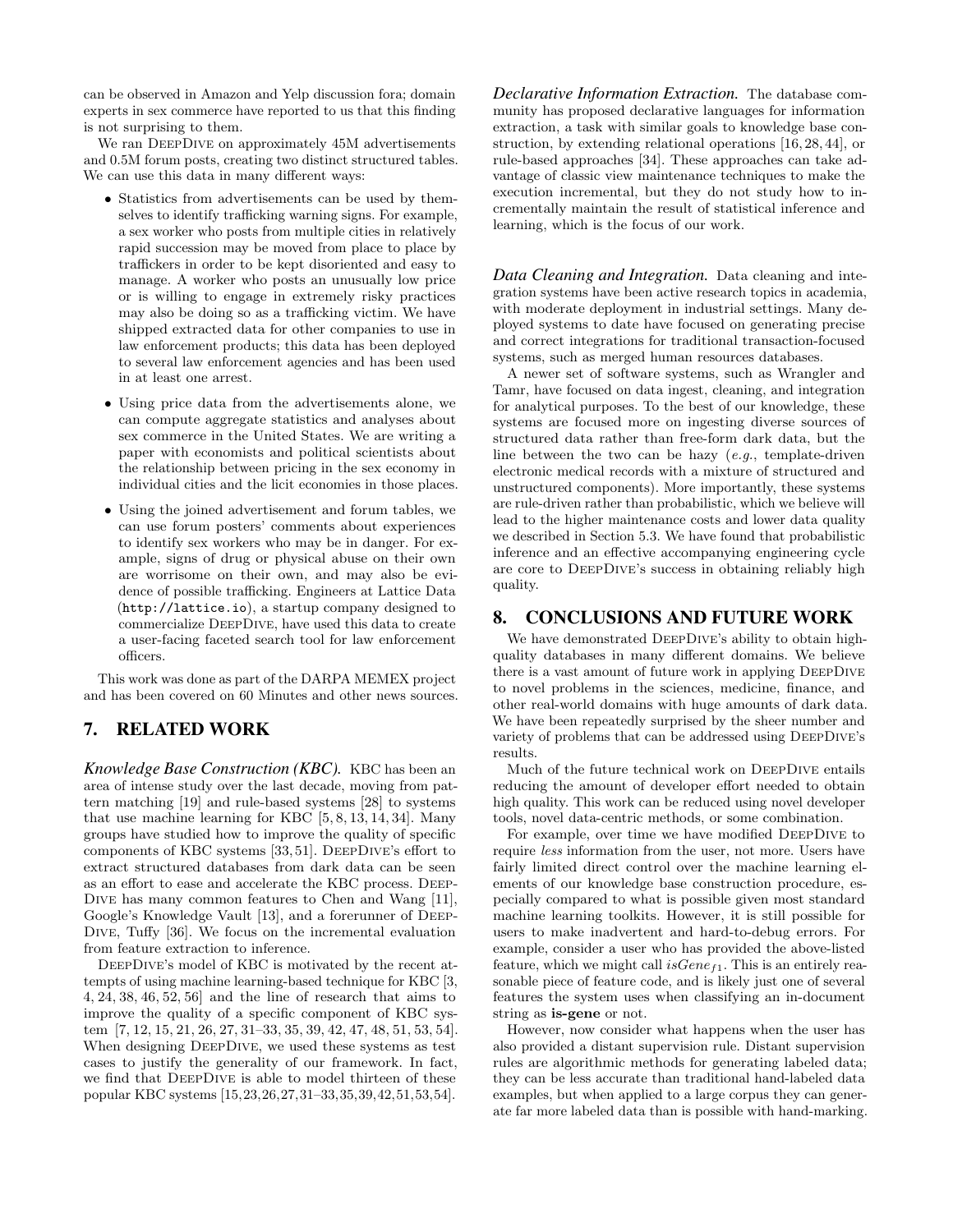Unfortunately, if the distant supervision rule is identical to or extremely similar to a feature function, standard statistical training procedures will fail badly. Even if the user has provided a large number of helpful features, there is one that perfectly predicts the labeled answer, and so the training procedure will build a model that places all weight on the single feature that overlaps with the supervision rule. The trained statistical model will — reasonably enough — have little effectiveness in the real world, in which the feature and the truth do not perfectly overlap. This failure mode is extremely hard to detect: to the user, it simply appears that the training procedure has failed. Worse, it has failed after the user has been conscientious enough to provide what should have been a high-quality feature function. Continuing to address such DeepDive engineering failure modes is an ongoing project.

## 9. ACKNOWLEDGMENTS

We gratefully acknowledge the support of the Defense Advanced Research Projects Agency (DARPA) XDATA Program under No. FA8750-12-2-0335 and DEFT Program under No. FA8750-13-2-0039, DARPA's MEMEX program and SIMPLEX program, the National Science Foundation (NSF) CAREER Awards under No. IIS-1353606 and No. IIS-1054913, the Office of Naval Research (ONR) under awards No. N000141210041 and No. N000141310129, the National Institutes of Health Grant U54EB020405 awarded by the National Institute of Biomedical Imaging and Bioengineering (NIBIB) through funds provided by the trans-NIH Big Data to Knowledge (BD2K, http://www.bd2k.nih.gov) initiative, the Sloan Research Fellowship, the Moore Foundation, American Family Insurance, Dow, Google, Yahoo!, and Toshiba. Any opinions, findings, and conclusions or recommendations expressed in this material are those of the authors and do not necessarily reflect the views of DARPA, AFRL, NSF, ONR, NIH, or the U.S. government.

#### 10. REFERENCES

- [1] MUC6 '95: Proceedings of the 6th Conference on Message Understanding, Stroudsburg, PA, USA, 1995. Association for Computational Linguistics.
- [2] M. R. Anderson, D. Antenucci, V. Bittorf, M. Burgess, M. J. Cafarella, A. Kumar, F. Niu, Y. Park, C. Ré, and C. Zhang. Brainwash: A data system for feature engineering. In CIDR 2013, Sixth Biennial Conference on Innovative Data Systems Research, Asilomar, CA, USA, January 6-9, 2013, Online Proceedings, 2013.
- [3] M. Banko, M. J. Cafarella, S. Soderland, M. Broadhead, and O. Etzioni. Open information extraction from the web. In IJCAI 2007, Proceedings of the 20th International Joint Conference on Artificial Intelligence, Hyderabad, India, January 6-12, 2007, pages 2670–2676, 2007.
- [4] D. Barbosa, H. Wang, and C. Yu. Shallow information extraction for the knowledge web. In 29th IEEE International Conference on Data Engineering, ICDE 2013, Brisbane, Australia, April 8-12, 2013, pages 1264–1267, 2013.
- [5] J. Betteridge, A. Carlson, S. A. Hong, E. R. H. Jr., E. L. M. Law, T. M. Mitchell, and S. H. Wang. Toward never ending language learning. In Learning by Reading and Learning to Read, Papers from the 2009 AAAI Spring Symposium, Technical Report SS-09-07, Stanford, California, USA, March 23-25, 2009, pages 1–2, 2009.
- [6] S. Brin. Extracting patterns and relations from the world wide web. In The World Wide Web and Databases, International Workshop WebDB'98, Valencia, Spain, March 27-28, 1998, Selected Papers, pages 172–183, 1998.
- [7] R. C. Bunescu and R. J. Mooney. Learning to extract relations from the web using minimal supervision. In ACL 2007, Proceedings of the 45th Annual Meeting of the Association for Computational Linguistics, June 23-30, 2007, Prague, Czech Republic, 2007.
- [8] A. Carlson, J. Betteridge, B. Kisiel, B. Settles, E. R. H. Jr., and T. M. Mitchell. Toward an architecture for never-ending language learning. In Proceedings of the Twenty-Fourth AAAI Conference on Artificial Intelligence, AAAI 2010, Atlanta, Georgia, USA, July 11-15, 2010, 2010.
- [9] F. Chen, A. Doan, J. Yang, and R. Ramakrishnan. Efficient information extraction over evolving text data. In Proceedings of the 24th International Conference on Data  $Enqineering, ICDE 2008, April 7-12, 2008, Cancún, México,$ pages 943–952, 2008.
- [10] F. Chen, X. Feng, C. Re, and M. Wang. Optimizing statistical information extraction programs over evolving text. In IEEE 28th International Conference on Data Engineering (ICDE 2012), Washington, DC, USA (Arlington, Virginia), 1-5 April, 2012, pages 870–881, 2012.
- [11] Y. Chen and D. Z. Wang. Knowledge expansion over probabilistic knowledge bases. In International Conference on Management of Data, SIGMOD 2014, Snowbird, UT. USA, June 22-27, 2014, pages 649–660, 2014.
- [12] M. Craven and J. Kumlien. Constructing biological knowledge bases by extracting information from text sources. In Proceedings of the Seventh International Conference on Intelligent Systems for Molecular Biology, August 6-10, 1999, Heidelberg, Germany, pages 77–86, 1999.
- [13] X. L. Dong, E. Gabrilovich, G. Heitz, W. Horn, K. Murphy, S. Sun, and W. Zhang. From data fusion to knowledge fusion. PVLDB, 7(10):881–892, 2014.
- [14] O. Etzioni, M. J. Cafarella, D. Downey, S. Kok, A. Popescu, T. Shaked, S. Soderland, D. S. Weld, and A. Yates. Web-scale information extraction in knowitall: (preliminary results). In Proceedings of the 13th international conference on World Wide Web, WWW 2004, New York, NY, USA, May 17-20, 2004, pages 100–110, 2004.
- [15] M. Fan, D. Zhao, Q. Zhou, Z. Liu, T. F. Zheng, and E. Y. Chang. Distant supervision for relation extraction with matrix completion. In EMNLP, 2014.
- [16] G. Gottlob, C. Koch, R. Baumgartner, M. Herzog, and S. Flesca. The lixto data extraction project - back and forth between theory and practice. In Proceedings of the Twenty-third ACM SIGACT-SIGMOD-SIGART Symposium on Principles of Database Systems, June 14-16, 2004, Paris, France, pages 1–12, 2004.
- [17] A. Gupta, I. S. Mumick, and V. S. Subrahmanian. Maintaining views incrementally. In Proceedings of the 1993 ACM SIGMOD International Conference on Management of Data, Washington, D.C., May 26-28, 1993., pages 157–166, 1993.
- [18] A. Y. Halevy, P. Norvig, and F. Pereira. The unreasonable effectiveness of data. IEEE Intelligent Systems, 24(2):8–12, 2009.
- [19] M. A. Hearst. Automatic acquisition of hyponyms from large text corpora. In 14th International Conference on Computational Linguistics, COLING 1992, Nantes, France, August 23-28, 1992, pages 539–545, 1992.
- [20] R. Hoffmann, C. Zhang, X. Ling, L. S. Zettlemoyer, and D. S. Weld. Knowledge-based weak supervision for information extraction of overlapping relations. In The 49th Annual Meeting of the Association for Computational Linguistics: Human Language Technologies, Proceedings of the Conference, 19-24 June, 2011, Portland, Oregon, USA, pages 541–550, 2011.
- [21] R. Hoffmann, C. Zhang, and D. S. Weld. Learning 5000 relational extractors. In ACL 2010, Proceedings of the 48th Annual Meeting of the Association for Computational Linguistics, July 11-16, 2010, Uppsala, Sweden, pages 286–295, 2010.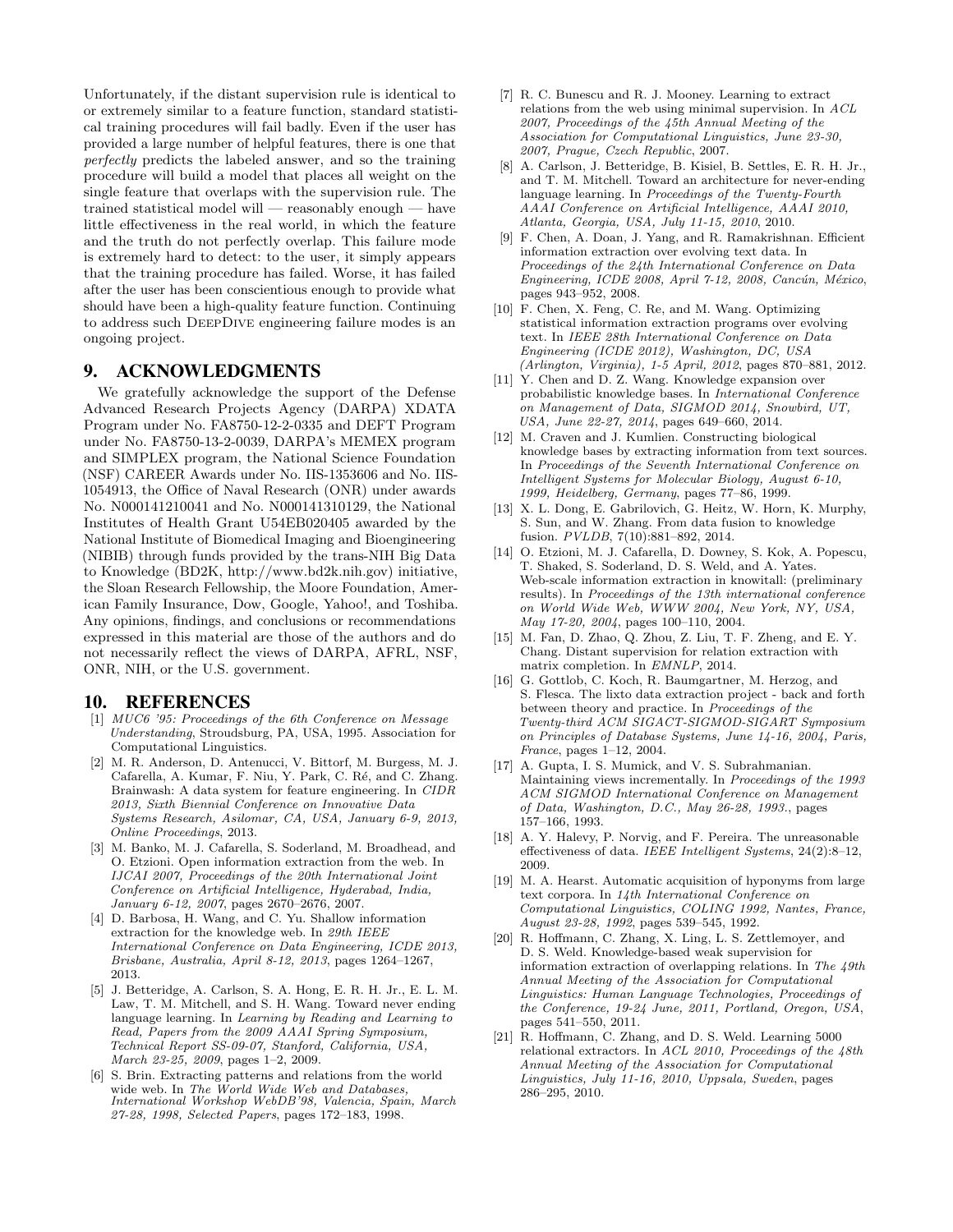- [22] R. Jampani, F. Xu, M. Wu, L. L. Perez, C. M. Jermaine, and P. J. Haas. MCDB: a monte carlo approach to managing uncertain data. In Proceedings of the ACM SIGMOD International Conference on Management of Data, SIGMOD 2008, Vancouver, BC, Canada, June 10-12, 2008, pages 687–700, 2008.
- [23] N. Kalchbrenner, E. Grefenstette, and P. Blunsom. A convolutional neural network for modelling sentences. In Proceedings of the 52nd Annual Meeting of the Association for Computational Linguistics, ACL 2014, June 22-27, 2014, Baltimore, MD, USA, pages 655–665, 2014.
- [24] G. Kasneci, M. Ramanath, F. M. Suchanek, and G. Weikum. The YAGO-NAGA approach to knowledge discovery. SIGMOD Record, 37(4):41–47, 2008.
- [25] M. L. Koc and C. Ré. Incrementally maintaining classification using an RDBMS.  $PVLDB$ ,  $4(5):302-313$ ,  $2011$ .
- [26] S. Krause, H. Li, H. Uszkoreit, and F. Xu. Large-scale learning of relation-extraction rules with distant supervision from the web. In ISWC, 2012.
- [27] J. Li, A. Ritter, and E. H. Hovy. Weakly supervised user profile extraction from twitter. In Proceedings of the 52nd Annual Meeting of the Association for Computational Linguistics, ACL 2014, June 22-27, 2014, Baltimore, MD, USA, Volume 1: Long Papers, pages 165–174, 2014.
- [28] Y. Li, F. R. Reiss, and L. Chiticariu. SystemT: A declarative information extraction system. In The 49th Annual Meeting of the Association for Computational Linguistics: Human Language Technologies, Proceedings of the Conference, 19-24 June, 2011, Portland, Oregon, USA, pages 109–114, 2011.
- [29] J. Liu, S. J. Wright, C. Ré, V. Bittorf, and S. Sridhar. An asynchronous parallel stochastic coordinate descent algorithm. In Proceedings of the 31th International Conference on Machine Learning, ICML 2014, Beijing, China, 21-26 June 2014, pages 469–477, 2014.
- [30] E. K. Mallory et al. Large-scale extraction of gene interactions from full text literature using deepdive. Bioinformatics, 2015.
- [31] M. Marchetti-Bowick and N. Chambers. Learning for microblogs with distant supervision: Political forecasting with twitter. In EACL, 2012.
- [32] B. Min, R. Grishman, L. Wan, C. Wang, and D. Gondek. Distant supervision for relation extraction with an incomplete knowledge base. In NAACL-HLT, 2013.
- [33] M. Mintz, S. Bills, R. Snow, and D. Jurafsky. Distant supervision for relation extraction without labeled data. In ACL 2009, Proceedings of the 47th Annual Meeting of the Association for Computational Linguistics and the 4th International Joint Conference on Natural Language Processing of the AFNLP, 2-7 August 2009, Singapore, pages 1003–1011, 2009.
- [34] N. Nakashole, M. Theobald, and G. Weikum. Scalable knowledge harvesting with high precision and high recall. In Proceedings of the Forth International Conference on Web Search and Web Data Mining, WSDM 2011, Hong Kong, China, February 9-12, 2011, pages 227–236, 2011.
- [35] T.-V. T. Nguyen and A. Moschitti. End-to-end relation extraction using distant supervision from external semantic repositories. In ACL, 2011.
- [36] F. Niu, C. Ré, A. Doan, and J. W. Shavlik. Tuffy: Scaling up statistical inference in markov logic networks using an RDBMS. PVLDB, 4(6):373–384, 2011.
- [37] S. E. Peters et al. A machine reading system for assembling synthetic Paleontological databases. PloS ONE, 2014.
- [38] H. Poon and P. M. Domingos. Joint inference in information extraction. In Proceedings of the Twenty-Second AAAI Conference on Artificial Intelligence, July 22-26, 2007, Vancouver, British Columbia, Canada, pages 913–918, 2007.
- [39] M. Purver and S. Battersby. Experimenting with distant supervision for emotion classification. In EACL 2012, 13th Conference of the European Chapter of the Association for Computational Linguistics, Avignon, France, April 23-27, 2012, pages 482–491, 2012.
- [40] C. Ré, A. A. Sadeghian, Z. Shan, J. Shin, F. Wang, S. Wu, and C. Zhang. Feature engineering for knowledge base construction. IEEE Data Eng. Bull., 37(3):26–40, 2014.
- [41] B. Recht, C. Re, S. J. Wright, and F. Niu. Hogwild: A lock-free approach to parallelizing stochastic gradient descent. In Advances in Neural Information Processing Systems 24: 25th Annual Conference on Neural Information Processing Systems 2011. Proceedings of a meeting held 12-14 December 2011, Granada, Spain., pages 693–701, 2011.
- [42] S. Riedel, L. Yao, and A. McCallum. Modeling relations and their mentions without labeled text. In Machine Learning and Knowledge Discovery in Databases, European Conference, ECML PKDD 2010, Barcelona, Spain, September 20-24, 2010, Proceedings, Part III, pages 148–163, 2010.
- [43] C. P. Robert and G. Casella. Monte Carlo Statistical Methods. Springer-Verlag New York, Inc., Secaucus, NJ, USA, 2005.
- [44] W. Shen, A. Doan, J. F. Naughton, and R. Ramakrishnan. Declarative information extraction using datalog with embedded extraction predicates. In Proceedings of the 33rd International Conference on Very Large Data Bases, University of Vienna, Austria, September 23-27, 2007, pages 1033–1044, 2007.
- [45] J. Shin, C. Ré, and M. J. Cafarella. Mindtagger: A demonstration of data labeling in knowledge base construction. PVLDB, 8(12):1920–1931, 2015.
- [46] F. M. Suchanek, M. Sozio, and G. Weikum. SOFIE: a self-organizing framework for information extraction. In Proceedings of the 18th International Conference on World Wide Web, WWW 2009, Madrid, Spain, April 20-24, 2009, pages 631–640, 2009.
- [47] M. Surdeanu, S. Gupta, J. Bauer, D. McClosky, A. X. Chang, V. I. Spitkovsky, and C. D. Manning. Stanford's distantly-supervised slot-filling system. In Proceedings of the Fourth Text Analysis Conference, TAC 2011, Gaithersburg, Maryland, USA, November 14-15, 2011, 2011.
- [48] M. Surdeanu, D. McClosky, J. Tibshirani, J. Bauer, A. X. Chang, V. I. Spitkovsky, and C. D. Manning. A simple distant supervision approach for the TAC-KBP slot filling task. In Proceedings of the Third Text Analysis Conference, TAC 2010, Gaithersburg, Maryland, USA, November 15-16, 2010, 2010.
- [49] M. J. Wainwright and M. I. Jordan. Log-determinant relaxation for approximate inference in discrete markov random fields. IEEE Transactions on Signal Processing, 54(6-1):2099–2109, 2006.
- [50] M. J. Wainwright and M. I. Jordan. Graphical models, exponential families, and variational inference. Foundations and Trends in Machine Learning, 1(1-2):1–305, 2008.
- [51] L. Yao, S. Riedel, and A. McCallum. Collective cross-document relation extraction without labelled data. In Proceedings of the 2010 Conference on Empirical Methods in Natural Language Processing, EMNLP 2010, 9-11 October 2010, MIT Stata Center, Massachusetts, USA, A meeting of SIGDAT, a Special Interest Group of the ACL, pages 1013–1023, 2010.
- [52] A. Yates and O. Etzioni. Unsupervised resolution of objects and relations on the web. In Human Language Technology Conference of the North American Chapter of the Association of Computational Linguistics, Proceedings, April 22-27, 2007, Rochester, New York, USA, pages 121–130, 2007.
- [53] C. Zhang, F. Niu, C. Ré, and J. W. Shavlik. Big data versus the crowd: Looking for relationships in all the right places. In The 50th Annual Meeting of the Association for Computational Linguistics, Proceedings of the Conference, July 8-14, 2012, Jeju Island, Korea - Volume 1: Long Papers, pages 825–834, 2012.
- [54] C. Zhang and C. Ré. Towards high-throughput gibbs sampling at scale: a study across storage managers. In Proceedings of the ACM SIGMOD International Conference